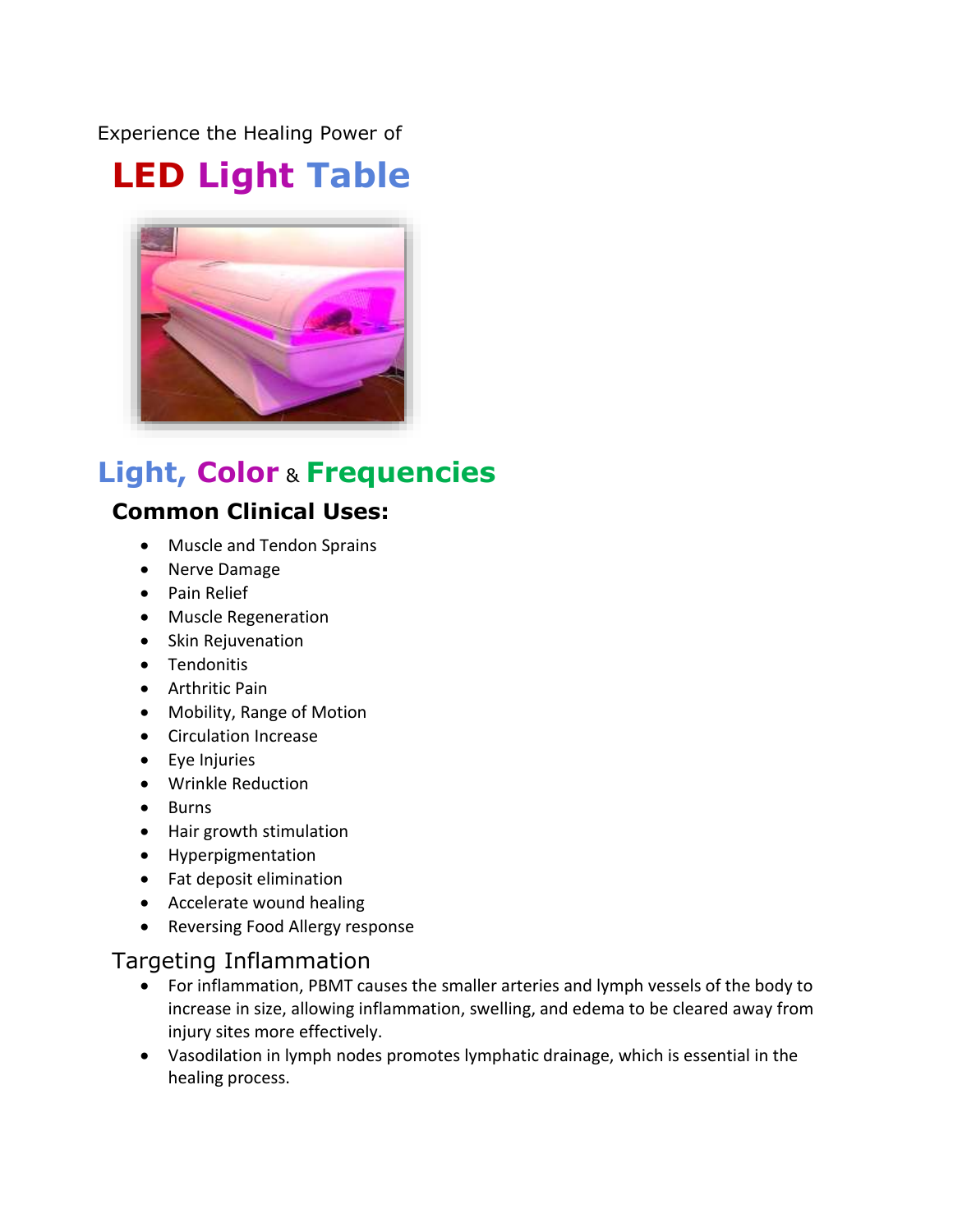## **NASA Research**

#### **Wound Healing**

Dr. Harry Whelan, as head of the team for the NASA-sponsored LED studies at the Medical College of Wisconsin in Milwaukee in the US, used both Near-Infrared (NIR) and Red LEDs. Whelan and his team report "this special lighting technology helps hard-to-heal wounds, such as diabetic skin ulcers, serious burns, and severe oral sores caused by chemotherapy and radiation."

#### **Muscle and Skin Growth**

When exposed to NIR LED light, skin and muscle cultures, grew 150 to 200 percent faster than the cultures that were not stimulated by the light.

#### **Easing Arthritic Pain and Mobility**

One study describes how LED therapy reduced pain and increased mobility for those suffering from degenerative osteoarthritis.

#### **Rejuvenating Skin**

The elastic quality of our skin is a result of connective tissue. Our connective tissue contains a protein called collagen that provides structure for our skin. As we age, the production of collagen decreases and our skin loses elasticity and forms wrinkles. Cells called fibroblasts are needed to create the collagen that keeps skin resilient and healthy. Research indicates that fibroblast cells are increased when using LED light—resulting in collagen formation to repair skin and reduce wrinkles.

#### **Sports Injuries**

Common injuries such as plantar fasciitis, hamstring pulls, and various muscular sprains respond well with PBMT.

## **Three Therapies in One**

## 1. High Intensity LED Lights

Light energy is absorbed by cells similar to the way a weak battery is recharged by a charger. As cellular energy increases, toxin elimination begins spontaneously, resulting in healing, healthy tissue production, and sharpness of mind.

## 2. Color Therapy

Research showing the greatest healing benefit refer to the same red and infrared wavelengths that are used on our Light Table. Red and Infrared together have a synergistic advantage of stimulating bone, nerve, and soft tissue healing. Blue has been added to our Light Table because of its anti-bacterial qualities.

## 3. Pulsed LED Therapy

LED technology has made it possible to combine an intense, precise color with pulsing (frequency) for a powerful synergy of healing. Seven frequencies that resonate with health, known as the Nogier Frequencies, are used to enhance immune response to the LED Light Table.